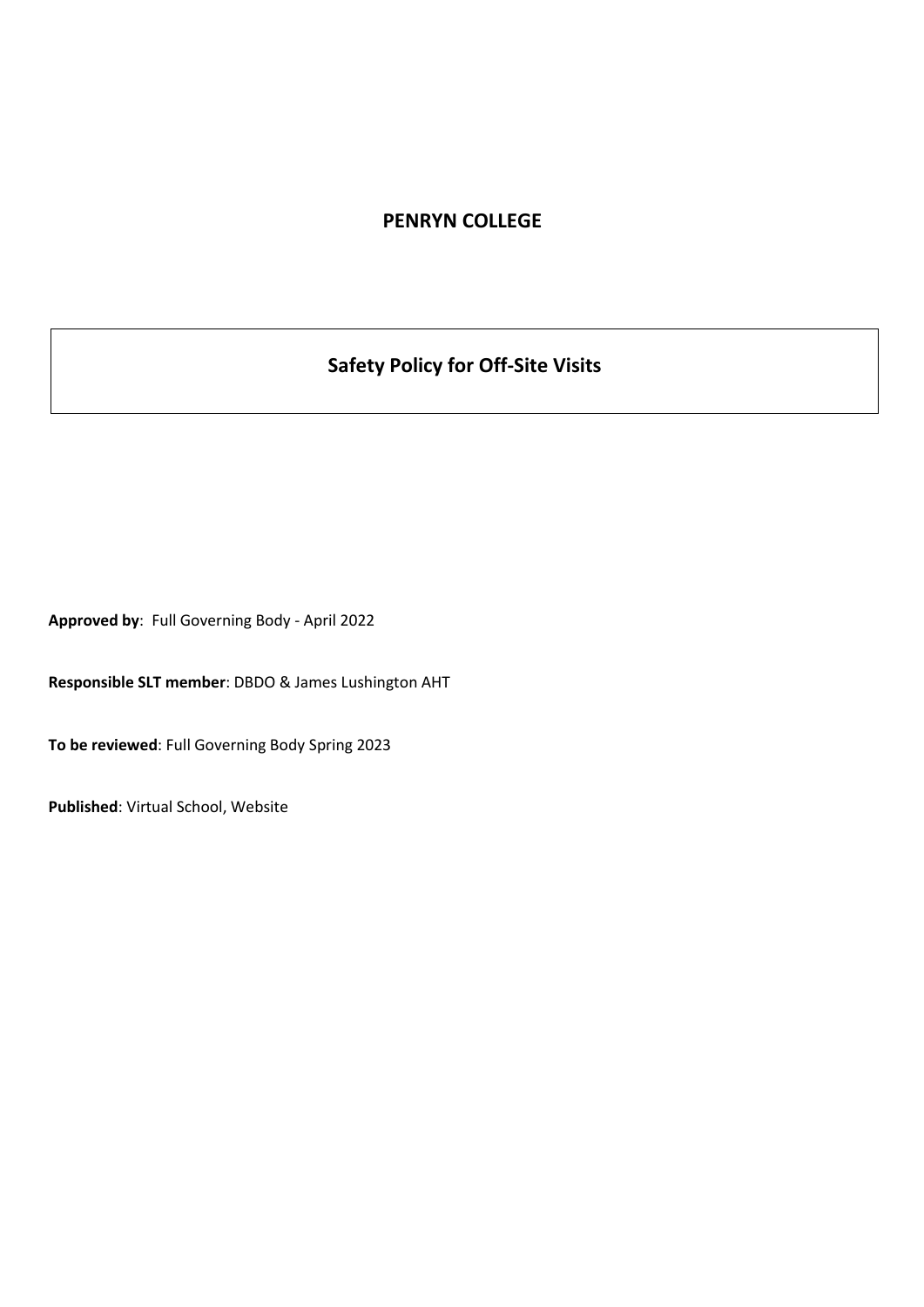- 1. Introduction
- 2. Policy Changes
- 3. Provision of Employer Guidance
- 4. Scope and Remit
- 5. Ensuring Understanding of Basic Requirements
- 6. Approval and Notification of Activities and Visit
	- 6.1. Residential, Foreign, Adventurous Activities and Longer Day Trips
	- 6.2. Local Day Trips
- 7. Risk Management
- 8. Emergency Planning and Critical Incident Support
- 9. Monitoring
- 10. Assessment of Leader Competence
- 11. Role-specific Requirements and Recommendation
	- 11.1. Governors
	- 11.2. Headteacher
	- 11.3. EVC
	- 11.4. Visit Leader
- 12. Charges for Off-site Activities and Visits
- 13. Criminal Record Disclosure Checks
- 14. Requirements to Ensure Effective Supervision
- 15. Preliminary Visits and Provider Assurances
- 16. Insurance for off-site Activities and Visits
- 17. Inclusion
- 18. Adventure Activities Licensing Regulations
- 19. Good Practice Requirements
- 20. Transport
- 21. Planning10
- 22. Consent: Parental Consent and Documentation required to be kept
- 23. The Value and Evaluation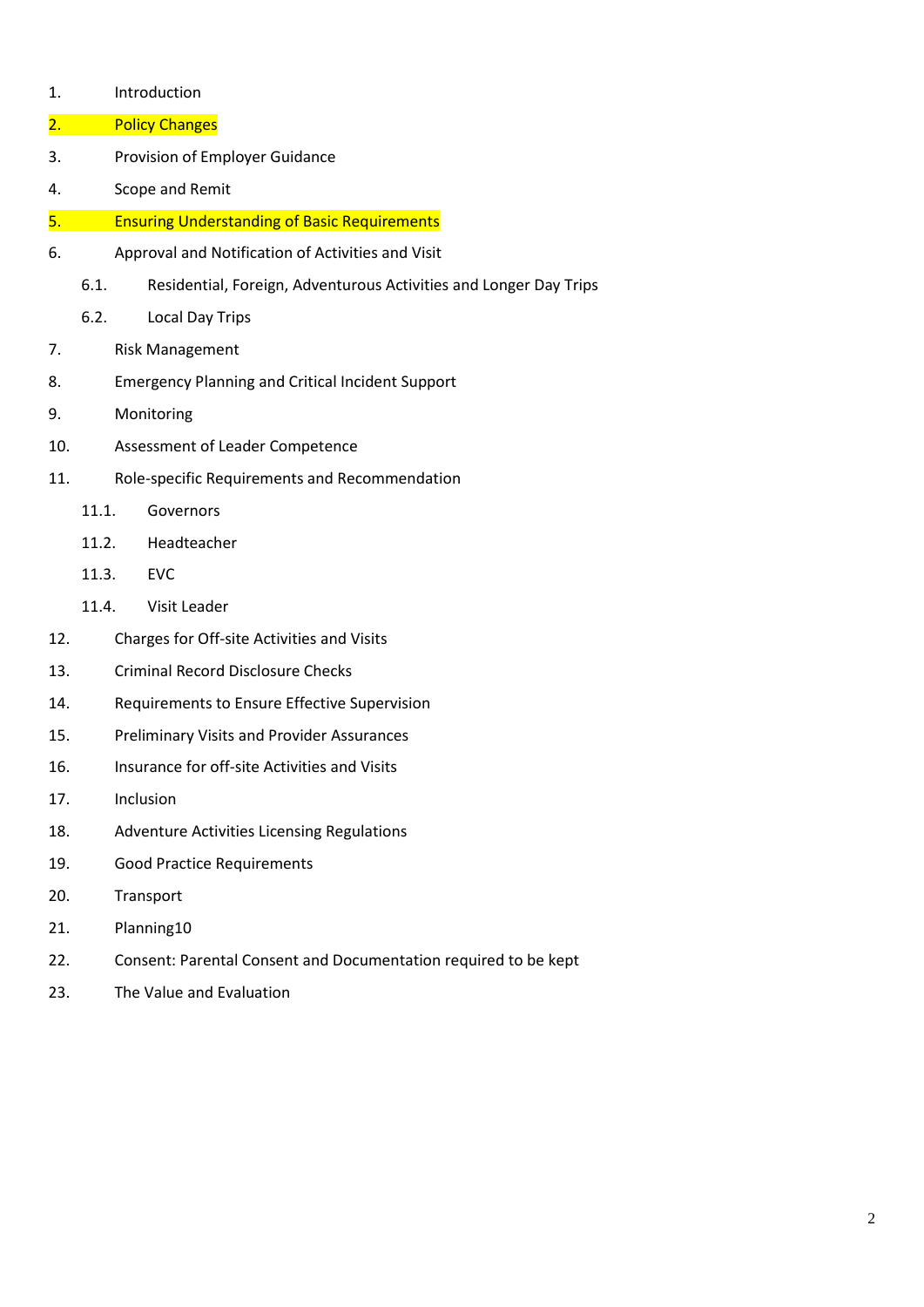In accordance with regulations laid down by Cornwall Education Committee and Cornwall Outdoors

#### **1. Introduction**

#### **Penryn College: Off-site Visits and Outdoor Learning Vision**

Penryn College is committed to extending the experience and achievement of all our students in the broadest sense possible, one key element of this is to ensure a variety of residential/outdoor activities and school trips for each student.

As an Academy Penryn College act in a responsible manner to ensure the safety of all children attending offsite activities and outdoor learning experiences.

Penryn College has adopted Cornwall's guidance, systems and processes for supporting and monitoring off-site activities and outdoor learning. This includes the Outdoor Education Advisers Panel (OEAP) National Guidance.

Anyone wishing further information can view the Policy for the Management of Off-Site Visits and Outdoor Learning on our website or alternatively refer to the following link:

Penryn College also adheres to its Health and Safety Policy to ensure the general safety of its children.

#### **2. Policy Changes**

The major changes from previous policy are as follows:

- The LA policy is updated annually, however all of the most up to date guidance can be found electronically through the secure online Educational Visits (EV) Form.
- The College must notify the Council of visits and activities falling within any one of the categories set out below.
	- A journey more than 50 miles away from base
	- A residential or overnight stay
	- An adventurous activity
	- A foreign visit
	- The above notification procedure requires the submission of an EV Form via the electronic EV system.

• In the event of any significant policy change by the LA regarding Cornwall Outdoors(CO), the Governors will seek advice from Brown Jacobson regarding the required checks that would have been carried out by the LA prior to a visit being approved to leave. At the time of this policy being updated, there have been no announcements made of the expected changes to CO, other than the expected closure of a number of its residential centres. The link below has been published by the LA indicating that:

"Cornwall Council can confirm that the transfer of Cornwall Outdoors services to any new provider will not take place until after July 31, 2022"

[https://www.cornwall.gov.uk/council-news/together-for-families/cornwall-outdoors-summer-bookings](https://www.cornwall.gov.uk/council-news/together-for-families/cornwall-outdoors-summer-bookings-to-go-ahead/)[to-go-ahead/](https://www.cornwall.gov.uk/council-news/together-for-families/cornwall-outdoors-summer-bookings-to-go-ahead/)

#### **3. Provision of Employer Guidance**

As an academy Penryn College has adopted the LA Policy for the Management of Off-site Visits and Outdoor Learning.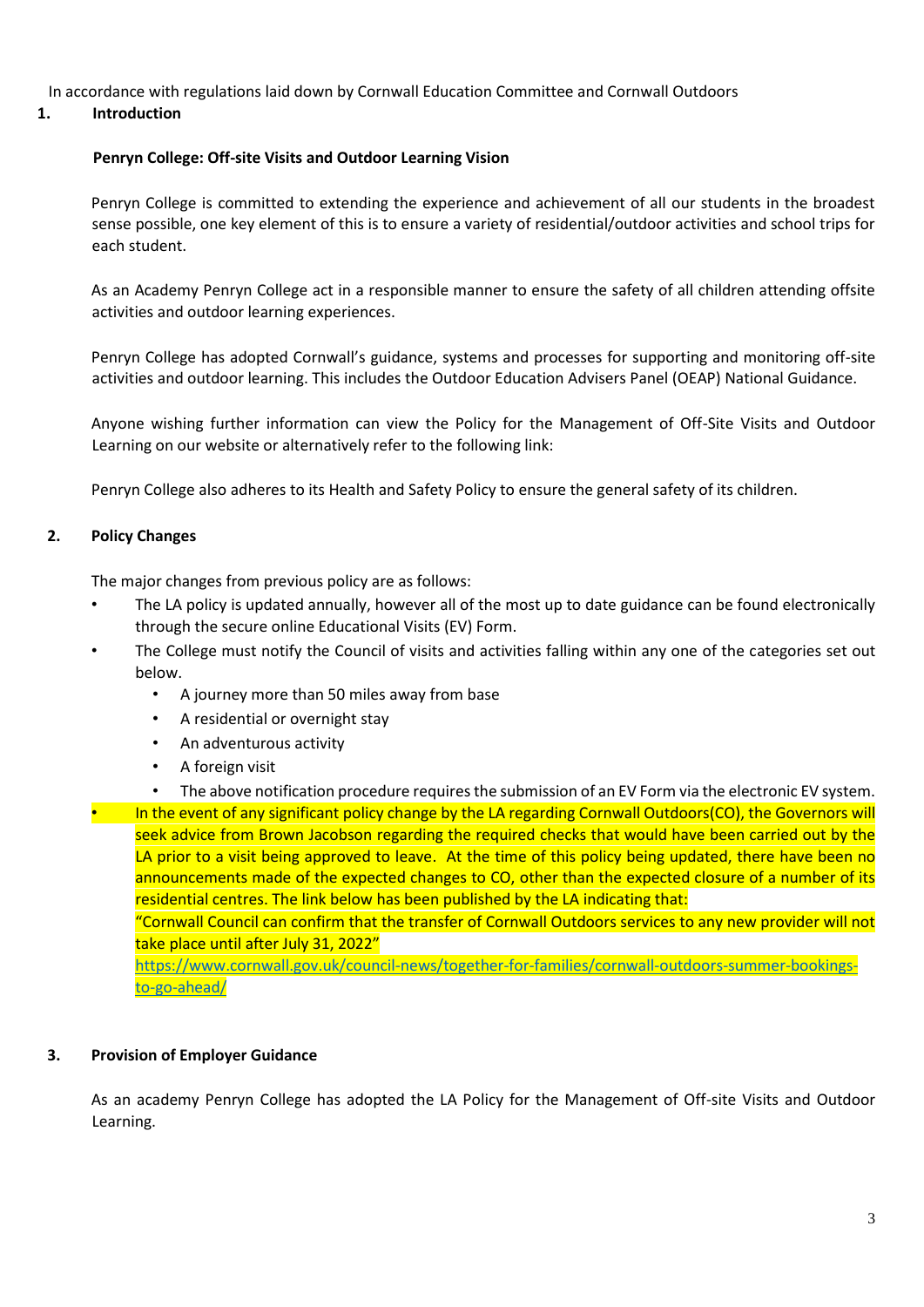## [http://www.cornwalloutdoors.org/media/1916/cornwall-outdoor-policy\\_2016.pdf](http://www.cornwalloutdoors.org/media/1916/cornwall-outdoor-policy_2016.pdf)

Cornwall Council in turn has formally adopted the "Outdoor Education Advisers Panel" (OEAP) National Guidance. <http://oeapng.info/>

The numbered chapters in this Policy are aligned in relation to the LA Policy for the Management of Off-site Visits and Outdoor Learning and reflect the specific arrangements for the expectation of **Penryn College Staff** and **any** additional adults who accompany our students on **any** Off-site visits.

## **4. Scope and Remit**

The National Guidance document "Basic Essentials – Status and Remit" clarifies the range of employees whose work requires them to use the guidance:

• 1c Status-Remit and Rationale.pdf

<https://oeapng.info/download/1046/>

In summary, it applies to employees whose work involves any one of the following:

- supervision of young people undertaking experiences beyond the boundary of their normal operational base
- supervision of young people undertaking experiences that fall within the remit of Learning Outside the Classroom
- facilitating experiences for young people undertaking experiences beyond the boundary of their normal operational base;
- deploying staff who will supervise or facilitate young people undertaking experiences beyond the boundary of their normal operational base

This applies regardless of whether or not the activities take place within or outside of normal working hours, including weekends and holiday periods.

## **5. Ensuring Understanding of Basic Requirements**

Penryn College would always want to have at least **two** fully trained **EVCs** who are revalidated at least every three years. The two members of staff would be:

- The Director of Business Development & Operations (DBDO) who is the primary EVC,
- One of the Assistant Headteachers (AHT) who can deputise.

#### The College will ensure that the DBDO, once appointed, can assist the AHT in this EVC role.

The College will ensure that all of its staff who are associated with any of the activities listed in Section 4 will:

- have access to suitable guidance and advice, as provided by Cornwall Outdoors and the College,
- have access to meet an EVC or a Risk Assessment Advisor,
- attend suitable annual training to either lead an activity or assist on one,
- staff, where appropriate, have the opportunity to qualify for, or revalidate existing qualifications, including First Aid, Minibus revalidation and NGB qualifications.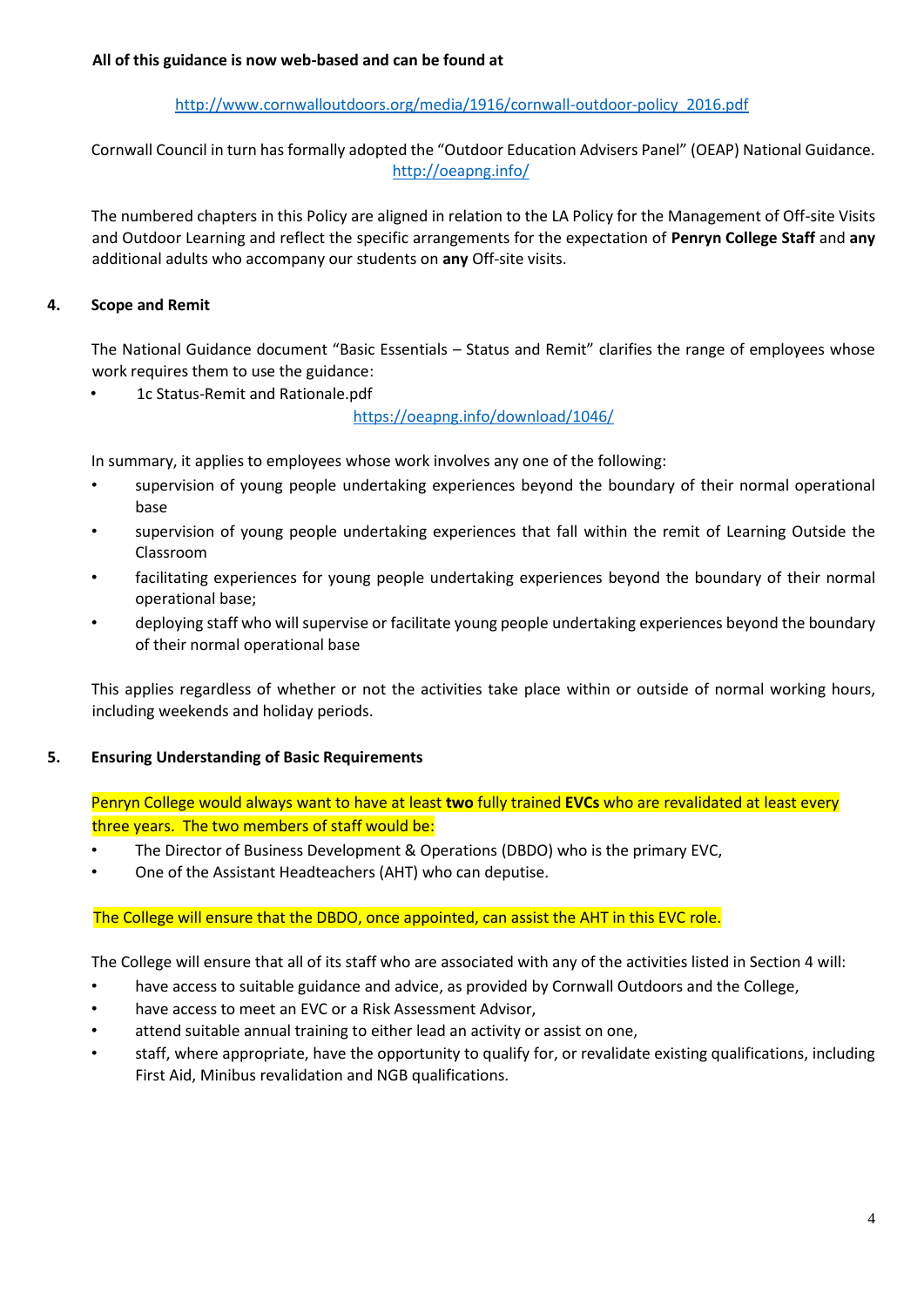## **6. Approval and Notification of Activities and Visit**

The procedures to be followed for all trips at Penryn College can be found in **"PENRYN COLLEGE – OFF SITE VISIT AND TRIP PLANNING FORM".** It is not an expectation that this form is completed in one sitting, but should remain a "living" document throughout the planning cycle.

Once SLT approval has been awarded the trip may be planned and advertised. This form is to be used for all school Off-site visits and must be started as soon as the trip is considered. Each section sets out a clear step-by-step guide which must be completed by the **Visit Leader**, who reports to the **EVC**, within the appropriate timeframes. The **EVC** will plan a time line with the **Visit Leader** to ensure that the trip will meet all of the required deadlines and be approved to proceed, this includes meeting all of the necessary LA deadlines in the submission of the EV form.

## **6.1. Residential, Foreign, Adventurous Activities and Longer Day Trips**

Trips of this nature all require clearance from Cornwall Outdoors who ensure that our trips are properly planned and that all relevant procedures have been satisfactorily completed. Penryn College will submit all of the required electronic paperwork within the timeframe specified by Cornwall Outdoors.

Foreign, Residential and Adventurous visits must be signed off by the **Head Teacher**, **via the Safeguarding Committee or the delegated Safeguarding and Visits Governor**, who meet half-termly. In an emergency the **Safeguarding and Visits Governor** may be contacted by the **DBDO** (EVC) to seek final approval for a visit.

The deadlines for the trip/visit to be given the final "Green Light" are:

- Trips requiring an EV Form at least 2 weeks before trip departure date
- All other trips at least 1 week before trip departure date

## **Any trip leader seeking final "green light" after the appropriate deadline will be required to provide a report to the Headteacher explaining the reasons for the late approval request**.

In the Summer term the Governors will be informed of the planned Off-site visits (Foreign, Residential and Adventurous trips) seeking approval for the coming academic year. This may be updated termly if necessary. The final approval will always remain with the **Safeguarding Committee**, but this is to seek "an intention to proceed with planning" approval so that all of the appropriate preparations can continue and families can have as much notice as possible for any forthcoming visit and subsequent payment plans.

## **6.2. Local Day Trips**

Penryn College **Visit Leaders** will complete the following for Local Day trips.

- The home school agreement will ask for general permission from parents, therefore no specific consent is needed. However, parents are to be asked for their consent in principle. This would include nearby local day visits or sporting fixtures.
- A letter home and written parental response but not a full consent form. If the trips are to become an established routine, one letter will suffice for a block of work. The written parental response should include any medical problems.
- Trips will need to have a risk assessment completed.
- An electronic EV Form must be submitted and approved by the EVC.
- Sports trips will not require a letter but be communicated in advance through team sheets on the notice board giving clear return times. Staff taking sports teams must check for medical problems with the Main Office or Student Services.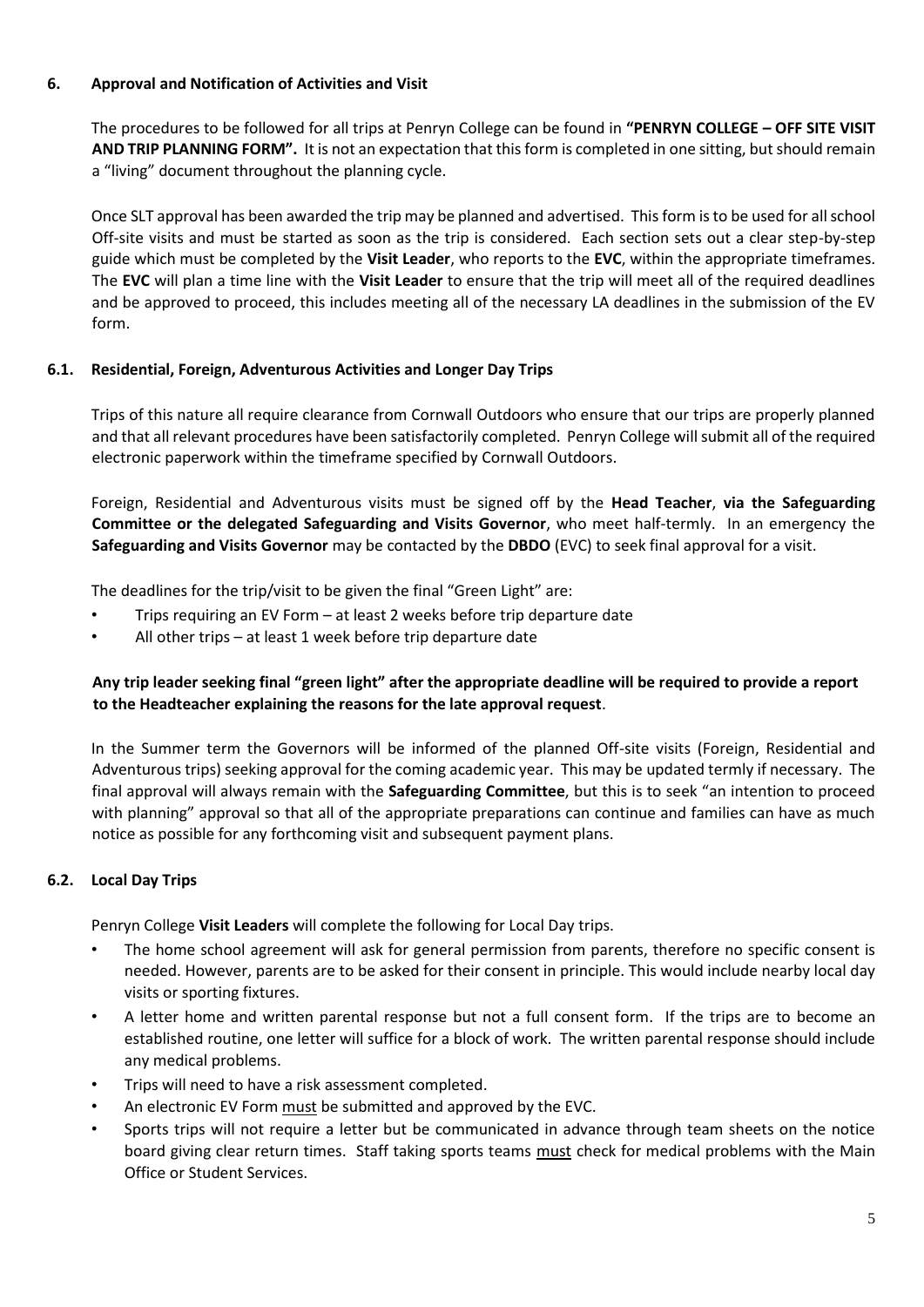- A list of students "off-site" will be left with the Main Office (out of hours) and with Student Services (all times) on a proper form. Blank contact lists are available from reception.
- Risk assessments for routine off site trips must be kept in a file in the department, as well as a reviewed copy lodged with the **EVC** annually. HODs must have these signed off by the EVC at the start of each academic year no later than the end of September.

Local visits will be signed off by the **DBDO**/**EVC** only if the **"PENRYN COLLEGE – OFF SITE VISIT AND TRIP PLANNING FORM"** has been completed successfully.

## **7. Risk Management**

Penryn College's preferred risk management system is through the LA Risk Management Software. All Visit leaders can see the DBDO/EVC for an individual password. All visits regardless of type require an up to date Risk Assessment and the Visit Leader is responsible for ensuring that this is completed.

The risk assessment process is the means whereby visit leaders determine the procedures for the safe management of their visit. A generic risk assessment forms the starting point for the process however visit leaders need to consider the following variables:

**Staff:** Competent? Trained? Experienced? Ratio of staff to young people? **Activity:** Simple? Complex? Training required? Consent? Insurance? Licensable? **Group:** Prior experience? Behaviour? Medical and/or Special Needs? **Environment:** Remote? Foreign? Same as previous times? Weather forecast? Water levels? **Distance:** How far? Transport required? Residential?

Applying the above variables will create a visit-specific risk assessment for your activity. The outcome of this process provides the procedures for the safe management of your visit and must be shared with your fellow visit leaders.

For all Foreign, Adventurous and Residential visits the **EVC** will set up a meeting to work with Matthew Grainger, our LA Health and Safety Advisor, to complete all of the necessary RAs. Please see the **EVC** for an appointment.

Support is on offer for all **Visit Leaders** in writing basic generic Risk Assessments from the **EVC**. These can be reviewed and copied and used by any member of the College staff.

All RAs will be reviewed and monitored annually so that "best practice" can be shared at the annual Penryn College Visit leader training.

#### **The final approval for all visits relies on all RAs being completed.**

#### **8. Emergency Planning and Critical Incident Support**

All **Visit Leaders** must carry with them at all times the LA approved Emergency Planning and Critical Incident Support documentation. All **Visit Leaders** will be instructed/reminded of this requirement at the compulsory annual Visit Leader training.

Your visit plans must include 2 emergency contacts back at base including out of school hours contact numbers. In an emergency the school phone line could be swamped hence the need for an additional number other than the office.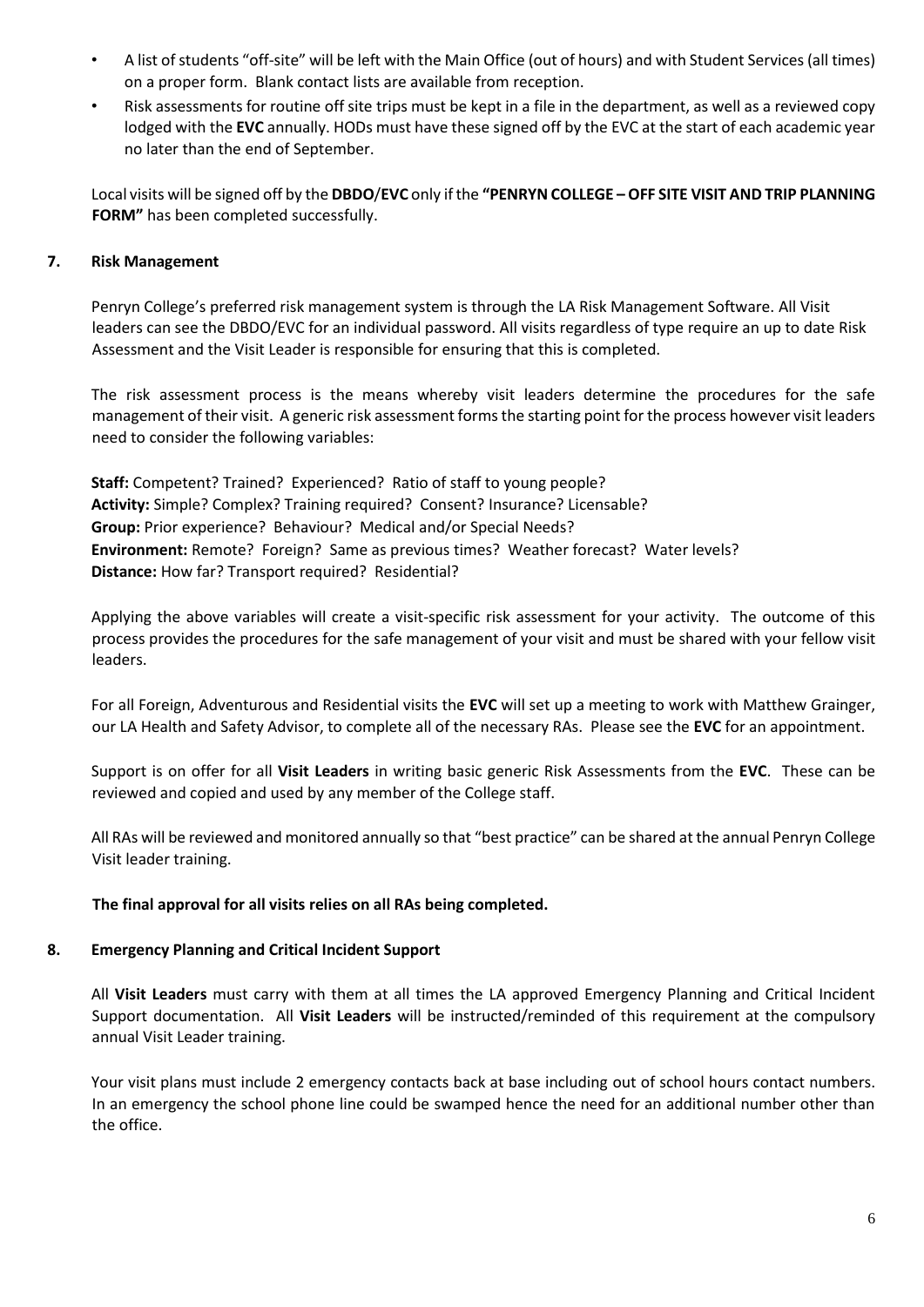Emergency contacts must

- Have access to all the information related to the visit for which they are the contact
- Must be contactable beyond normal working hours
- Must be available 24/7 if the visit is a residential
- Must have contact numbers for relevant people e.g. Headteacher, governor, Cornwall Council

## **9. Monitoring**

All of the approved paperwork will be kept for three years.

The **Visit Leader** on their return, or after a series of repeated visits, will be required to complete the Penryn College Post Off-site Visit Review Form. This must be completed and handed to the **EVC** within two weeks after the end of the visit.

## **10. Assessment of Leader Competence**

Penryn College has an expectation that all visit/activity leaders and their assistants have been formally assessed as competent to undertake such responsibilities.

All Visit leaders will be required to attend school led annual Visit Leader training. This is mandatory. **Proposed trips will be rejected if the prospective leader has not attended this training within the last 12 months.** 

#### **11. Role-specific Requirements and Recommendation**

#### **11.1. Governors**

- The Governing body have responsibility for ensuring that suitable procedures are in place and will seek assurances that these are being followed.
- The Governing body will be informed annually of the trips that are planned for the following academic year. This list of trips will be approved by the FGB, but the final approval will be delegated to the Safeguarding Committee.
- The Governing Body has a named Governor with responsibility for Off-site Visits.
- Off-site Visits is a standing agenda item for the half-termly Safeguarding Committee meetings.
- The Governors who sit on the Safeguarding Committee along with the Headteacher make the final decision regarding whether an Off-site Visit is cleared for approval. To aid this decision making this Committee will receive a detailed report advising on the stages of completion of each of the planned visits due to leave the College during the next term.

## **11.2. Headteacher**

- The Headteacher has ultimate responsibility for all school trips.
- The Headteacher through the Governing Body has delegated the day to day tasks of supporting and planning the Off-site visits at the College to a nominated "EVC" (Educational Visits Coordinator).
- The Headteacher, along with the Safeguarding Committee has the final approval on whether a trip will go ahead. This decision will be made at the half termly Safeguarding meeting.
- The Headteacher, along with the Safeguarding Committee will be informed of any "near misses".
- The Headteacher will be informed of any Safeguarding issues at the earliest opportunity.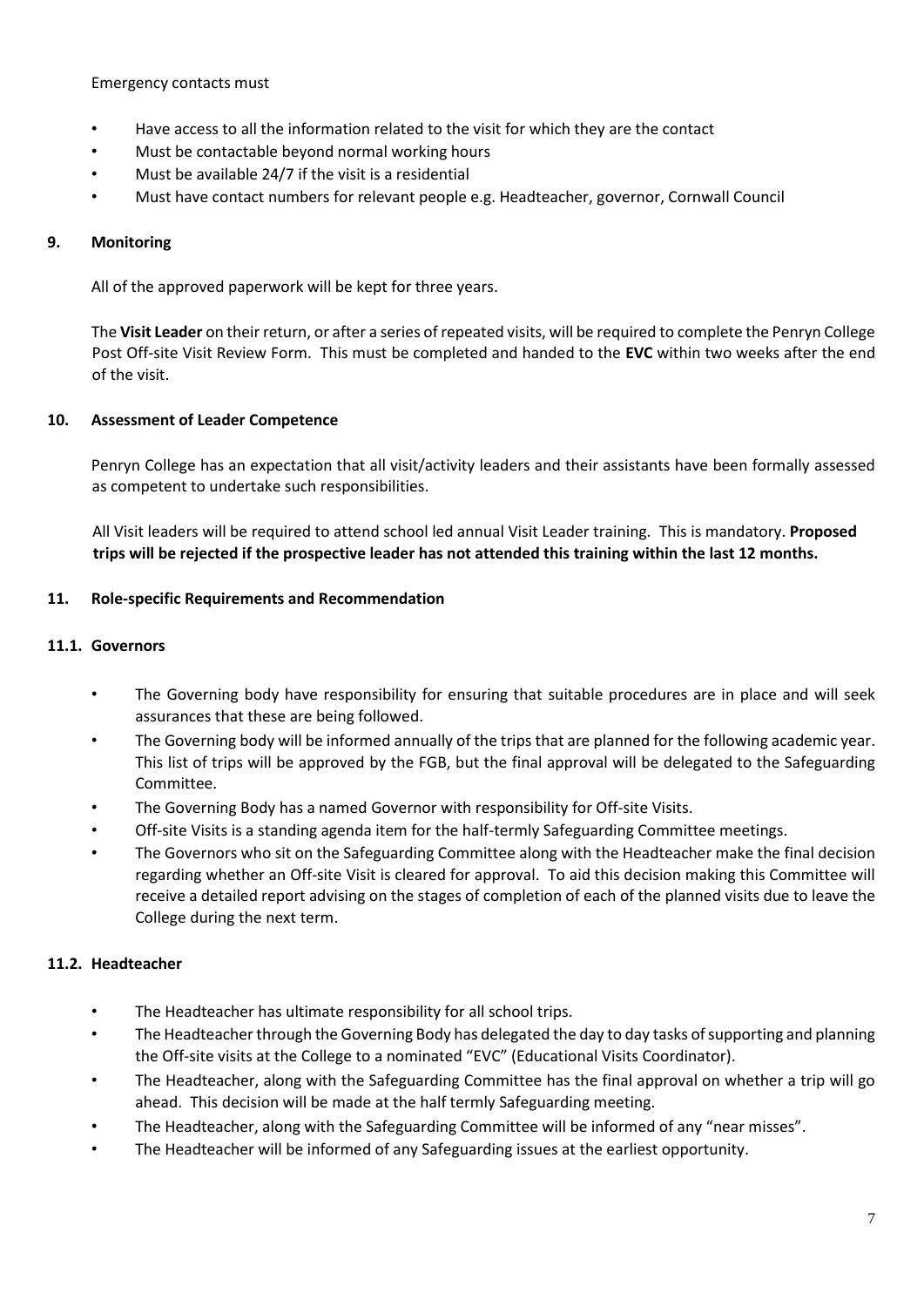## **11.3. EVC**

The College has designated two members of staff as the Educational Visit Co-ordinators (**EVC**) for the College. The Director of Business Development & Operations (**DBDO**) will be EVC trained and will play the lead role in advising staff in planning trips. The Assistant Headteacher will become the deputy EVC and will act as a "Consultant", but continue to support and aid the DBDO.

The EVC will advise in the planning and management of educational visits including adventure activities led by College staff. The EVC will support group leaders, the Headteacher and College Governors by ensuring that the LA's guidelines for leading educational visits are followed.

Jointly the EVC team will:

- Have training, qualifications and experience in leading and managing a range of educational visits, in particular, those which are common to the College.
- Be of sufficient status to be able to influence change in colleagues. This may be the Headteacher, but if not, must have the active support of the senior management team.

The EVC may be delegated many of the tasks assigned to the Headteacher. The principle day- to-day tasks may require an EVC to:

- Liaise with the LA to remain current and informed on good practice
- Support the Head and Governors in their decision-making
- Be able to confirm that the leadership of the visit is appropriate and to check staff qualifications; this is to include accompanying staff and volunteers
- Help organise the induction and annual training of staff and volunteers new to the venture
- Keep records of staff training and qualifications
- Make sure that Disclosure and Barring Service checks are in place as necessary
- Be involved in educational visit management in order to ensure that the LA and College's policy and guidance are followed
- Work with leaders to ensure that the aims of the educational visits are achievable and in line with those of the College
- Ensure teachers are made aware of and understand the LA's emergency procedures
- Ensure the College has emergency procedures in place in case of a major incident on a school visit. These should be discussed and reviewed by staff and Governors and know how to liaise with the LA should an emergency occur.
- Confirm that consideration has been given to the group concerned and the location (check Visit Leader's group/site risk assessments)
- Keep records of individual visits including reports of accidents and 'near misses'
- Learn from previous experience, recording successful practice and contacts, and be able to use them and move on, in particular where staff personnel change
- Monitor and review current practice. Be able to both report on successes and set targets for improvement. Be ready to intervene where practice is incorrect or unsatisfactory.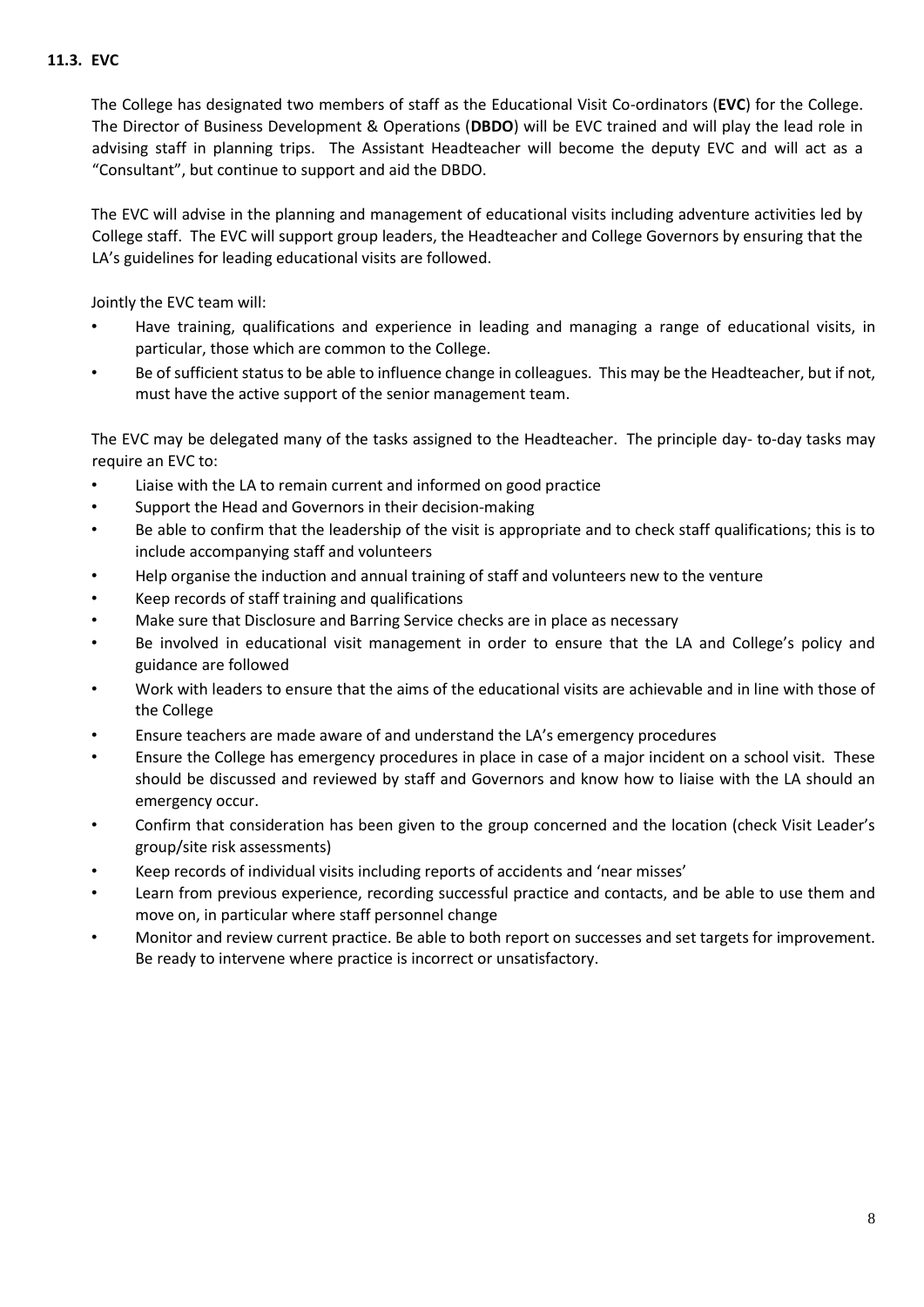#### **11.4. Visit Leader**

Group leaders are responsible for the safe planning and execution of visits and should:

- Follow College policies and work within LA and national guidelines
- Define clearly the educational objectives of the visit
- Ensure the activity and location is suited to the age and ability/experience of the students
- Appoint a deputy leader who can take over at any time
- Make a comprehensive risk assessment and management plan and submit it to the EVC for approval
- Clearly define the roles and responsibilities of all adult helpers
- Have qualifications (where appropriate), experience and training to manage the group and lead the staff team
- Be aware of child protection issues
- Ensure the ratio of adults to students is appropriate for the needs of the group
- Ensure adequate first aid provision is available
- Ensure all adults have information of any special or medical needs amongst students
- Establish emergency procedures of all elements of the visit
- Ensure all adults have details of the home contact and of emergency procedures
- Be conversant with good practice in planned activities he/she will not be instructing
- Prepare and brief the group and parents of the students
- Assess the members of the group for their suitability
- Have regard for health and safety of the group at all times
- Consider stopping the visit or activity if the risk to the health and safety of party members becomes unacceptable
- Follow up with parents / carers within two days of a student being hospitalised or injured during a trip or visit, and subsequent contact if necessary, to check on the health and wellbeing of the child and if any further support can be offered by the College – updates to be e-mailed to the Headteacher and EVC

Staff should be particularly careful when supervising students in extended curricular activity. Typically a less formal approach is adopted. However, the standard of behaviour expected of staff will be no different from the behaviour expected in College.

## **12. Charges for Off-site Activities and Visits**

**Visit leaders** must be mindful of visits that run predominantly during school time that should the "Voluntary Contributions" from parents not meet the full cost of the trip then it cannot and must not run. This must be clearly communicated to parents via the initial letter.

All trips must be paid for prior to departure. It is the responsibility of the **Visit Leader** to check with the Finance Office and contact families should there be a query regarding the payment.

Please make an appointment with the **DBDO** for specific clarification over any Charges and Remissions and any financial assistance.

## **13. Criminal Record Disclosure Checks**

All accompanying members of staff/coaches/parents must hold an in date DBS check.

It is the responsibility of the Visit leader to ensure that all requests for checks are submitted to the **Personnel Office** in plenty of time for any necessary checks to be carried out.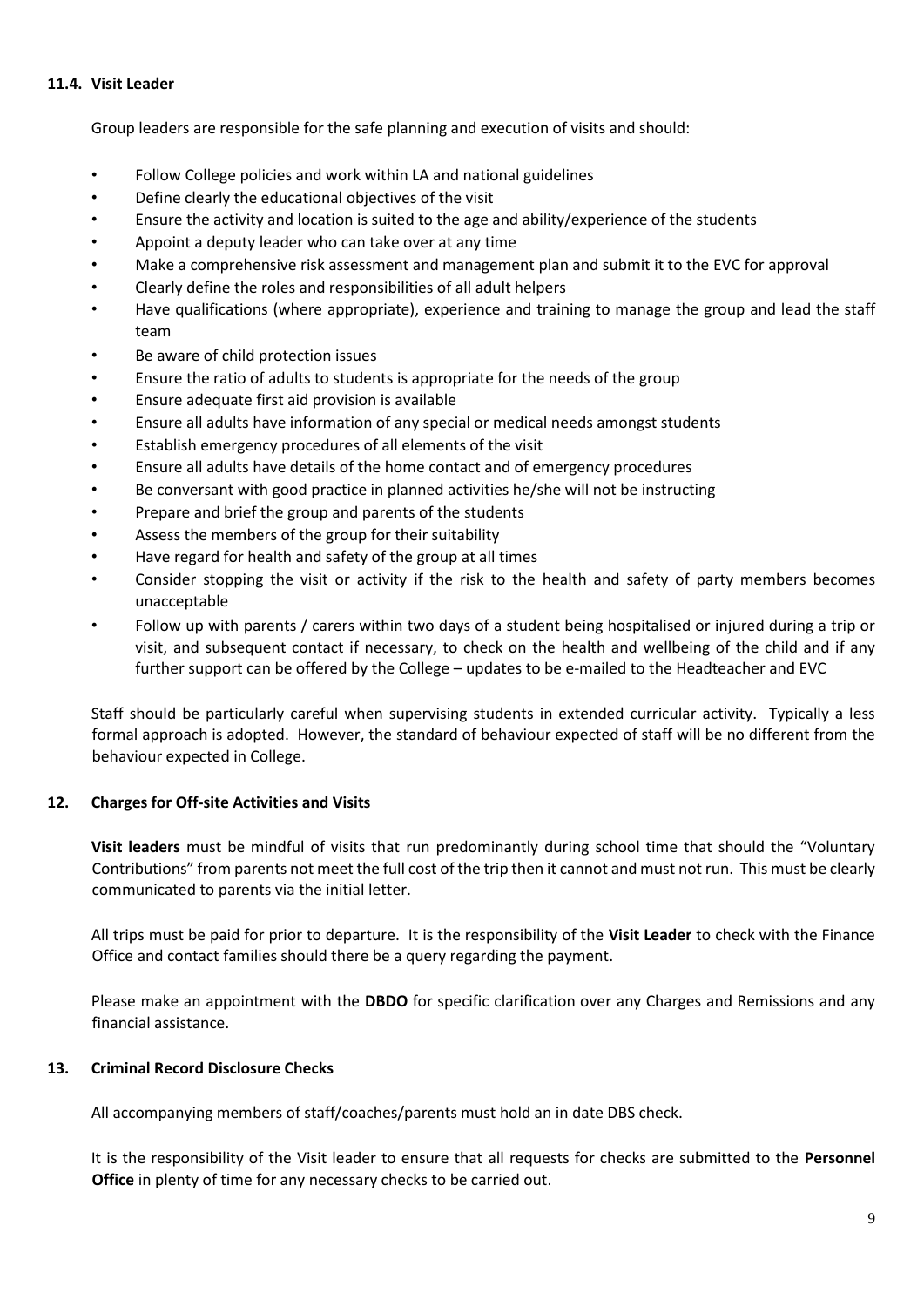## **14. Requirements to Ensure Effective Supervision**

To ensure "effective" supervision and having taken proper consideration of all of the determining factors of the group, including any specific Medical/Special needs of any or all of the group. Penryn College requires the following ratios:

- For Children in Year 7 or above
	- For local visits/day trips: 1:15/20
	- For more complex visits: 1:10/15 or lower depending on the authorised NGB supervision ratio
	- For any residential visits: 1:10 as a minimum. Where possible 1:8 or 1:9 is preferred.
- For Children in Year 6 or below, (Holiday Programmes etc.)
	- For straight forward visits for: 1:10/15
	- For more complex visits: 1:10 or lower depending on the authorised NGB supervision ratio

## **15. Preliminary Visits and Provider Assurances**

All Visit leaders are required to have a thorough knowledge of the venue and the facilities they are visiting. Penryn College, where reasonably possible, expects all Visit leaders to carry out a full preliminary visit. This must include visiting the accommodation and the activities expected to be included in the proposed visit.

In certain cases for a new visit to take place and for a preliminary visit to be undertaken it may need as much as 18 months lead in time to ensure all of the relevant checks have been completed.

Visit Leaders must use reputable firms/providers that hold nationally accredited provider assurance schemes.

The electronic EV form has a dropdown menu of providers who either hold national accreditation or who have satisfactorily completed the Outdoor Education Advisers Panel Provider Questionnaire. If a Visit leader wants to use a new provider then this questionnaire can be sent to the provider. It is the responsibility of the Visit Leader that this form is completed and returned to the EVC before any booking is made. This form will be sent to CO so that approval of the provider can be sought. An Off-site visit will not run if the provider has not been approved by CO.

## **16. Insurance for off-site Activities and Visits**

All trips within the UK and the vast majority of European visits are covered by the Schools Insurance. There are some exceptions to this. Visit leaders must check with the **DBDO** to clarify the specific situation. Additional extra/cover for specific trips can be arranged. There will be an additional premium to pay which must be included as part of the financial planning.

## **17. Inclusion**

Penryn College supports equal opportunities for all pupils and every effort must be made to ensure that outdoor learning activities and visits are available and accessible to all. Penryn College takes all reasonably practicable measures to include all young people and the principles of inclusion are actively promoted.

## **18. Adventure Activities Licensing Regulations**

Penryn College only uses approved providers for any adventurous activities. The list of these providers and operators can be found on the electronic EV form. See Paragraph 15 above.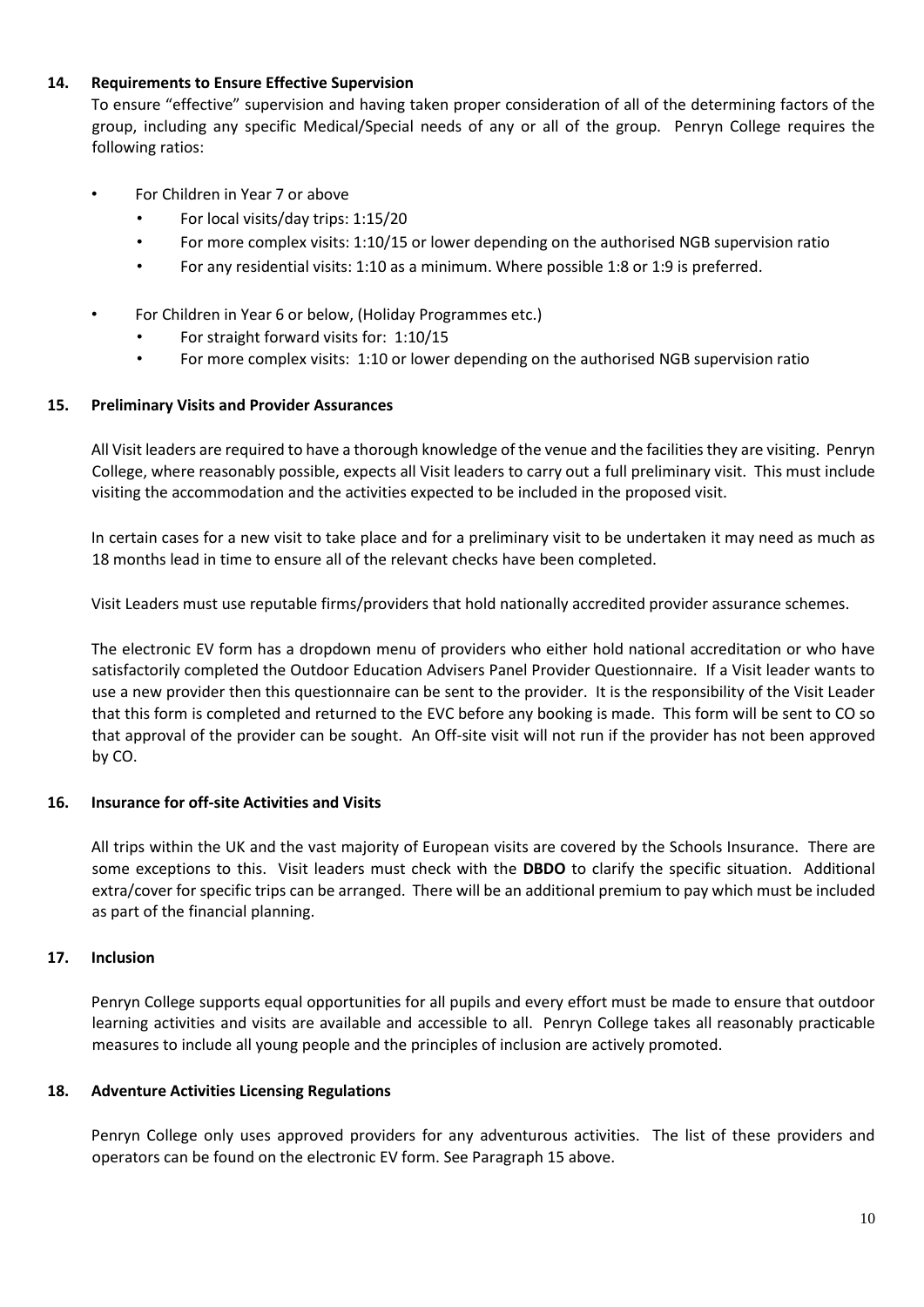## **19. Good Practice Requirements**

Penryn College will ensure that through the annual Visit Leader training Best Practice and expertise will be shared. The College will actively promote its Visit Leaders to remain fully qualified and be in receipt of NGB qualifications to reflect the needs of the activities the College is promoting. The College will support its staff so that assistant leaders can develop their skills and competency to become Visit Leaders.

## **20. Transport**

All drivers must hold a current Cornwall Council approved Minibus driver permit. The name of the approved driver must be submitted via the EV form. All College minibuses can be booked through the Main Office. Do not hire a minibus without prior permission from your **HOD** and the **DBDO**.

Please bear in mind that some longer minibus journeys may require 2 drivers. This must be factored into your planning.

If hiring a coach independently for a longer journey please obtain three quotes. Please speak to the **DBDO** should you have any questions. The College recommends using one of the following coach firms: OTS, Williams Travel, Hopley's Coaches, Wheal Britton or Roselyn Coaches.

For an Off-site Visit, if a member of staff or an authorised adult is taking pupils in a private vehicle, the following must happen;

- The **EVC** must be informed in advance,
- All parents whose children are travelling have given their written consent,
- The adult driver must hold and maintain suitable vehicle insurance cover, a taxed roadworthy vehicle and a current valid driving licence without significant endorsements. A 'Volunteer Driver' declaration form, must be used in such circumstances.
- The number of passengers carried in any vehicle must not exceed that vehicle's seating capacity
- Every young person travelling in a car must wear a seatbelt

## **21. Planning**

The procedures to be followed for all trips at Penryn College are in **"PENRYN COLLEGE – OFF SITE VISIT AND TRIP PLANNING FORM".** 

This form is to be used for all school trips and visits and must be started as soon as the trip is considered. Each section sets out a clear step-by-step guide which must be completed by the **Visit Leader**, who reports to the **EVC**, within the appropriate timeframes. This includes meeting all of the necessary LA deadlines in the submission of the EV form. It is not an expectation that this form is completed in one sitting, but should remain a "living" document throughout the planning cycle.

The **"PENRYN COLLEGE – OFF SITE VISIT AND TRIP PLANNING FORM"** includes 5 Roadmaps to guide the Visit Leader through the process, based on the type of trip and the time required to seek approval. It also includes a table entitled "**Week Before Checks"** which is to guide the Visit Leader in the weeks leading up to the departure.